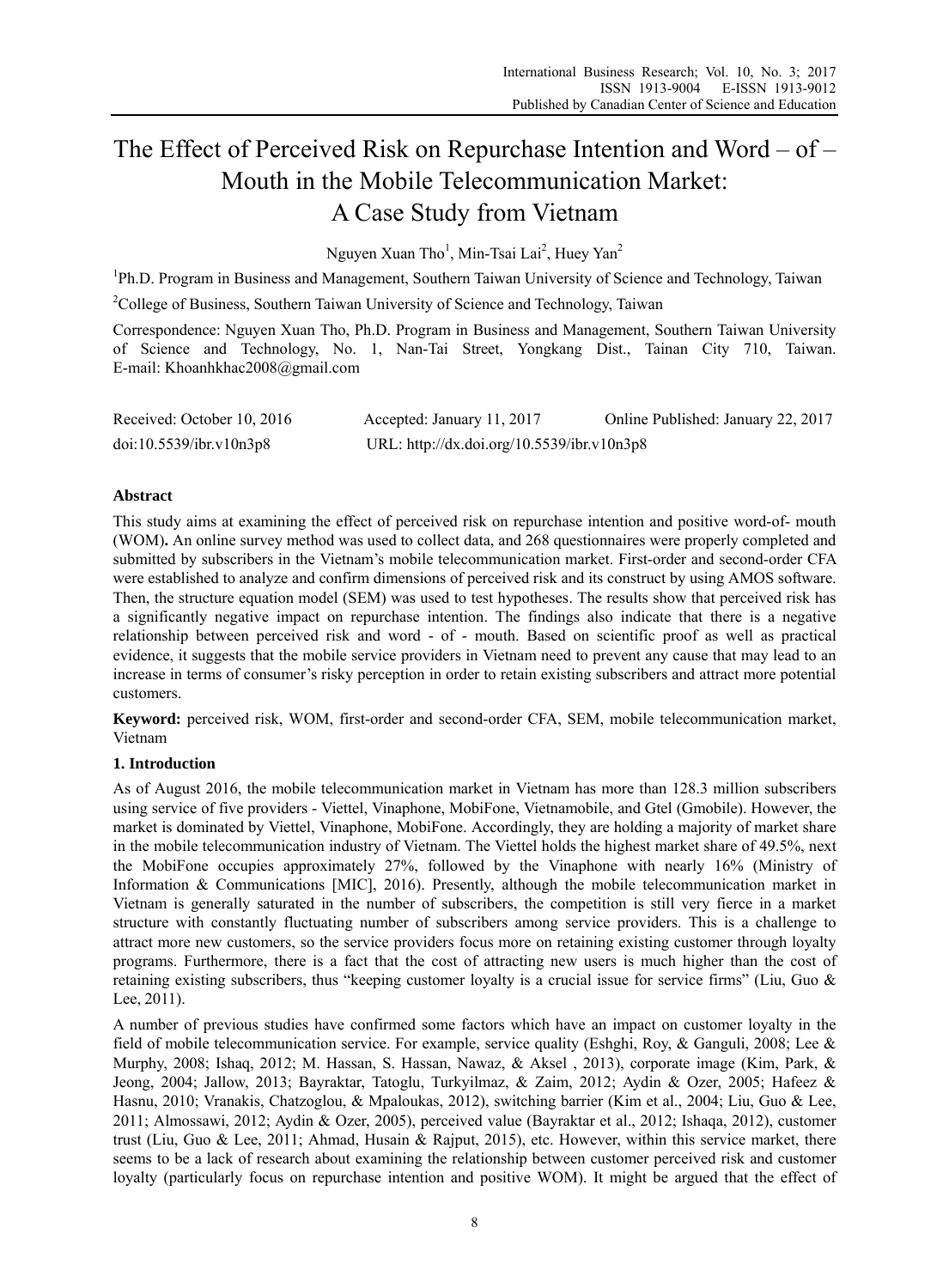perceived risk on repurchase intention and word-of-mouth is well investigated in literature. However, due to lack of research in this industry as was mentioned above and consumer's perceived risk may vary in different sectors or markets, this study will ignore some main components of service quality to focus on examining the effect of perceived risk on repurchase intention (consumer's intention of using mobile network over the long term) as well as on positive word-of-mouth in the Vietnam's mobile telecommunication market. It is expected that the study will bring out not only the scientific proof but also the empirical evidence in order to persuade the Vietnam's mobile network operators that they should stand on consumer's point of views to understand subscriber's perceived risk. As a result, the operators may adjust their policy and strategy to meet customer's need in order to retain existing subscribers in this intensely competitive environment.

The paper begins with literature review: some key terms will be explained based on previous studies. Definition of perceived risk dimensions examined in this study will be also clarified. In the next section, the questionnaire's structure and methodologies to analyze data will be presented. Then the results of the study will be shown in detail, followed by the discussion section. Finally, several limitations and future research direction will be mentioned.

# **2. Literature Review**

# *2.1 Two Main Dimensions of Customer Loyalty*

Customer loyalty has been considered as the frequency or quantity of purchase from a specific product/brand. The current literature regarding customer loyalty only focuses on customers and does not take the psychological meaning of loyalty into account (Ansari & Riasi, 2016). Being aware of different dimensions of customer loyalty can help to resolve this problem.

The concept of customer loyalty can be approached from both two perspectives, attitudinal and behavioral, or one of them. From behavioral perspective, loyalty "can be converted into actual purchase behaviors" (Cheng, 2011), and loyal customer tend to repurchase and keep the relationship with service providers (Jones and Taylor, 2007). On the other hand, attitudinal loyalty can be recognized in terms of attitudes or commitment towards a particular service provider (Söderlund, 2006), or preference of a service or product over alternatives (Jones and Taylor, 2007); and, through word-of-mouth, customers are willing to "create a positive image of a business to others" (Cheng, 2011). Some other previous researchers emphasized on repurchase intention and word-of-mouth to make mention of behavioral intention (Fornell, 1992; Oliver, 1999; Tho & Tuu, 2012). Accordingly, loyal customers will not only have intention of purchasing again and again, but also would be willing to recommend to others about the products or services that they have experienced. In this paper, the concept customer loyalty is considered on two main dimensions, including repurchase intention and positive word-of mouth.

## 2.1.1 Repurchase Intention

Repurchase intention or customer retention is acknowledged as the likelihood of using a service provider again in the future (Fornell, 1992), and it is "an individual's judgment about buying again a designated service from the same company, taking into account his or her current situation and likely circumstances" (Hellier, Geursen, Carr, & Rickcard, 2003). Hume, Mort, and Winzar (2007) defined as the consumer's decision to commit with the firms or providers in term of future activities. It is regarded as an indicator to measure reaction of consumers to certain experiences on their consumption, and it can be obtained by opinion polls from current customers. Repurchase intention is the most vital goal for company success (Jones & Sasser, 1995), and it has been considered as a remarkably important concept in marketing until now. According to Lee, J. Lee, and Feick (2001), loyal customers tend to purchase same product again and again or to buy different products or services of the same provider. As the cost of maintaining existing loyal customers is lesser than that of attracting new customers, the repurchase intention of a customer is very important for any business organization (Samad, 2014). As a result, it seems that almost companies are focusing more on retaining their existing subscribers rather than looking for more new customers.

## 2.1.2 Word – of – Mouth

Word-of-mouth is defined as "the sharing of information from one person to another" (Khalid, Ahmed, & Ahmad, 2013), or "the passing of information from person to person by oral communication" (Maisam & Mahsa, 2016). It is a form of advertising in which customers are likely to give any recommendation about products or service in their living environments, and as such creating "a chain of communication that could reach a whole community" (Mason, 2008). Mutual conversations, unilateral advices, or suggestions can be also considered as forms of expressing of word of mouth (Maisam & Mahsa, 2016), and it has been recognized as "an effective medium for dissemination of information" (Khan, Ahmed, & Ahmad, 2015). According to Maisam and Mahsa (2016), word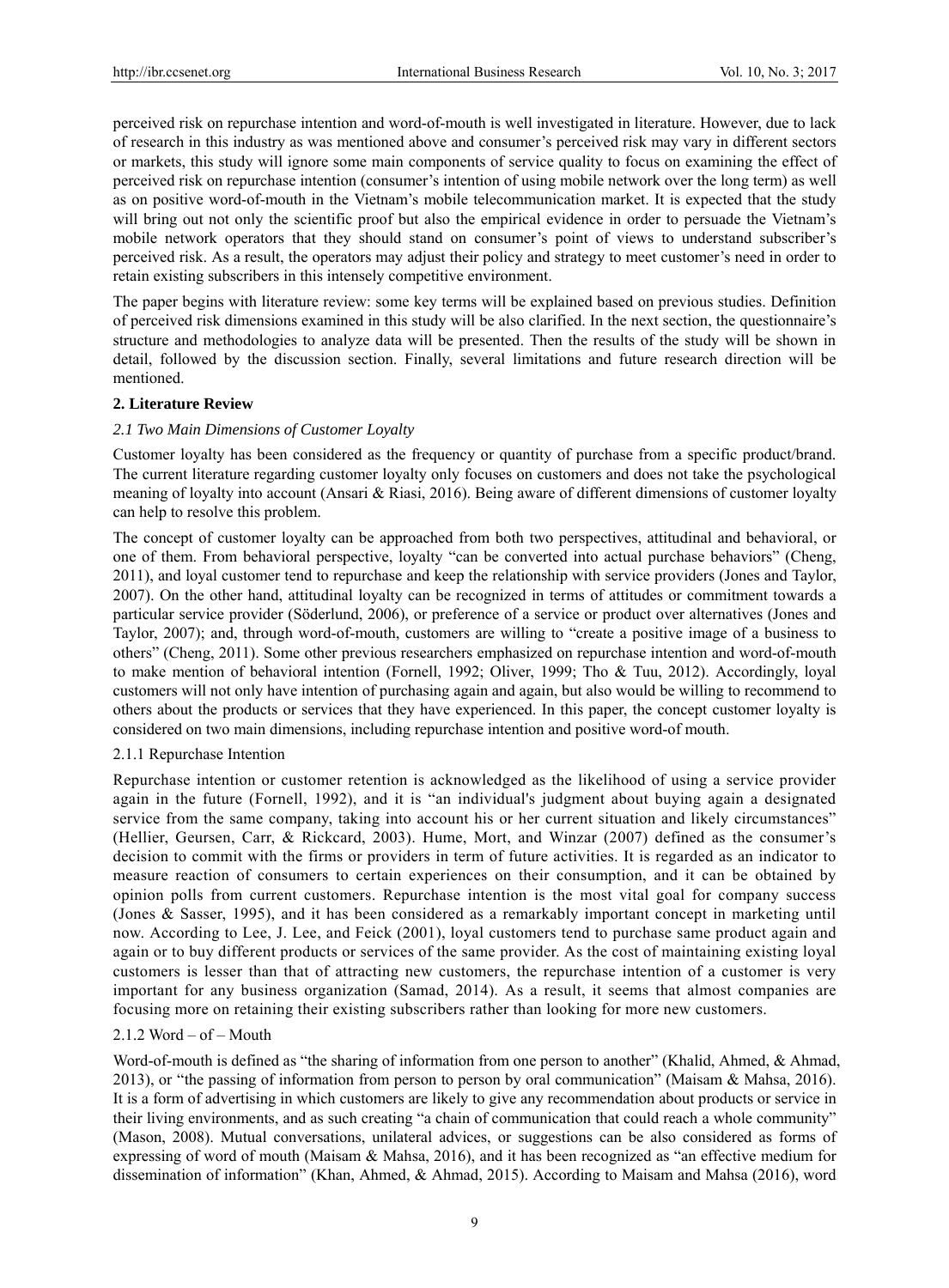of mouth is "one of the ways that has the most effect on the people and persuades people to buy a product or service more than other commercials because people usually trust to what they hear directly from others". The people who spread information do not have any intention of doing business, and the providers are not directly involved. Also, they may transmit negative or positive word-of-mouth. In this paper, positive WOM is mentioned as one dimension of loyalty.

# *2.2 Perceived Risk*

Perceived risk can be explained as "consumer's doubt about the result of their decisions" (Arslan, Gecsti, & Zengin, 2013). According to Cox and Rich (1964), the concept of perceived risk includes at least two aspects, adverse consequences and uncertainties. Risk can be encountered during consumer's purchasing process, or once they face to any potential uncertainty and undesirable consequence (Taylor, 1974; Zhang, W. Tan, Xu, & G. Tan, 2012). Therefore, if the purchase result was not favorable, customers would be lost their budget, wasted their time, damaged their social position, etc (Cabañero & Carmen, 2007).

According to Jacoby and Kaplan (1972), several types of risk that consumers perceive can be considered: functional risk, physical risk, financial risk, social risk, and psychological risk. Zhang et al. (2012) proposed and verified more dimensions of perceived risk, which include social risk, economics risk, privacy risk, time risk, quality risk, health risk, delivery risk, after-sale risk. In addition, Alamsyah and Angliawati (2015) also brought out several dimensions to measure the concept of perceived risk, followings financial risk (price, cost, funding), functional risk (needs, functions, beliefs), and psychosocial risk (stress, dislike, refuse). Thus, the perceived risk can be considered in term of economic/functional aspects, psychological/social elements, or some combination of both forms (Taylor, 1974). Accordingly, dimensions of perceived risk which are mentioned in this study will be presented in the table below:

| Table 1. Definition of perceived risk dimensions |  |  |
|--------------------------------------------------|--|--|
|--------------------------------------------------|--|--|

| Variable                         | Definition                                                     | Source                               |
|----------------------------------|----------------------------------------------------------------|--------------------------------------|
| Financial risk                   | The possibility of losing money when buying/using a poor       | Jacoby & Kaplan<br>$(1972)$ ,        |
|                                  | product or service (Jacoby & Kaplan, 1972; Beneke,             | Beneke et al., $(2012)$ , Tho &      |
|                                  | Greene, Lok, & Mallet, 2012; Tho & Tuu, 2012; Tuu,             | Tuu $(2012)$ , Zhang et al.          |
|                                  | Olsen, $\&$ Linh, 2014), or probably monetary loss due to      | $(2012)$ ; Tuu et al. $(2014)$ , and |
|                                  | fraud (Zhang et al., 2012), or potentially financial loss as a | this study                           |
|                                  | consequence of the service provider's mistake.                 |                                      |
| <i>Psychosocial risk</i> (social | Customers worry about losing their status in one's social      | Jacoby $\&$ Kaplan (1972);           |
| and psychological risk)          | group as a consequence of purchasing a particular product      | Beneke et al., (2012); Zhang et      |
|                                  | or service (Jacoby & Kaplan, 1972; Beneke et al., 2012;        | al., 2012; Tho $\&$ Tuu (2012)       |
|                                  | Zhang et al., $2012$ ; Tho & Tuu, $2012$ ). Besides that,      | and this study                       |
|                                  | consumers feel disappointed with a poor product or service     |                                      |
|                                  | because it has failed to fulfill their hopes (Beneke et al.,   |                                      |
|                                  | 2012), or they may be underestimated by others (Tho $\&$       |                                      |
|                                  | Tuu, 2012),                                                    |                                      |
| Message risk                     | The risk associated to failure by message service to fulfill   | This study                           |
|                                  | subscriber's need. In detail, consumers worry about            |                                      |
|                                  | receiving any message related to unexpected ads, game          |                                      |
|                                  | invitations, or phishing attacks.                              |                                      |
|                                  |                                                                |                                      |

# *2.3 Perceived Risk and Repurchase Intention*

According to Taylor (1974), "once perceived risk has been identified in a purchase situation, there seems to be some reasonable evidence that subsequent consumer behavior can be determined in accordance with such risk". Risk can be occurred during purchasing process or consumption, and it has a negative impact on consumer's attitude (Zhang et al., 2012). The degree of consumer's risky perception is one of the important factors, which influences on their buying decision (Schiffman & Kanuk, 2010). The more risk customer perceive, the less likely it is that they will make a purchase (Zhang et al., 2012); because the fact that "consumers are more often motivated to avoid mistakes than to maximize utility in purchasing" (Mitchell, 1999). Therefore, the first hypothesis would be:

## *Hypothesis 1*: *Perceived risk has a negative impact on repurchase intention*

## *2.4 Perceived Risk and Positive WOM*

Lin and Fang (2006) presumed that people will not spread positive word-of-mouth when a product is considered in inherently risky circumstances. According to Lampert and Rosenberg (1975), when consumers seem to perceive low risk from a product or service, they will engage more word-of-mouth activity. In addition, in high risky situation, consumers are more likely to think about the potentially negative consequences when they make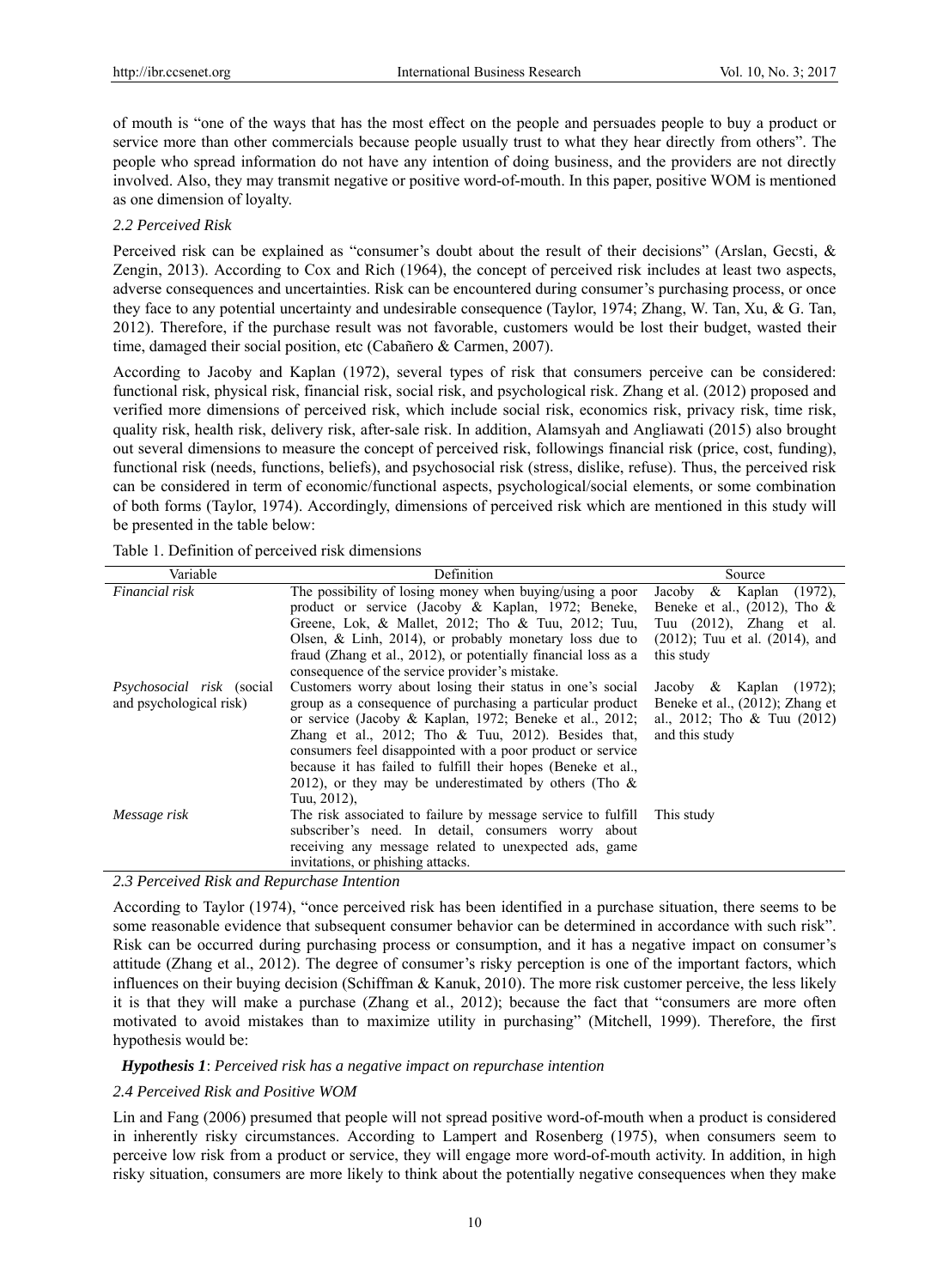a decision (Beisswanger, Stone, Hupp, & Allgaier, 2003). More recently, Tho and Tuu (2012) also asserted that perceived risk has negative association with positive word-of-mouth. Thus, the second hypothesis was proposed:

Hypothesis 2: Perceived risk has a negative effect on positive WOM

#### 3. Conceptual Model



Figure 1. Theoretical Framework

#### 4. Methodology

## 4.1 Questionnaire and Data Collection

A self-administered questionnaire was selected for survey. It consists of five components: (1) measure "financial risk" (FR) with three questions adapted from Tho and Tuu (2012), and Tuu et al. (2014); (2) four items were created in order to observe "message risk" (MR); (3) evaluate "psychosocial risk" (PR) with three questions fitted from Tho and Tuu (2012); (4) also, three questions were used to measure "repurchase intention" (RI) (Chaudhuri & Holbook, 2001; Eshghi, Roy, & Ganguli, 2008; Tho & Tuu, 2012; Hassan et al., 2013; Nasir & Mushtaq, 2014); and (5) two items for evaluating "WOM" (W) (Chaudhuri & Holbook, 2001; Eshghi et al., 2008; Tho & Tuu, 2012; Nasir & Mushtaq, 2014).

The questionnaire was first pretested with a group of 30 lecturers of the NgheAn University of Economics (Vinh city, Vietnam). These lecturers were also asked to revise the content and structure of the questionnaire. In line with their comments, we combined psychological risk and social risk into one dimension, namely psychosocial risk in the final questionnaire. A five point Likert scale questionnaire was posted in some facebook groups and e-mailed to collect data. After over two months, a total of 296 questionnaires were collected. However, only 268 properly competed questionnaires were used in this paper.

#### 4.2 The Data Analysis Process

Firstly, descriptive statistics were used to highlight the respondent profiles. Then, first-order and second-order CFA were established to analyze dimensions of perceived risk and its construct. Finally, the Structure Equation Model (SEM) was used to test proposed hypotheses.

|                | Category                  | Number of samples | Percentage |
|----------------|---------------------------|-------------------|------------|
| Gender         | Male                      | 102               | 38.1       |
|                | Female                    | 166               | 61.9       |
| Age            | $\leq$ 25                 | 108               | 40.3       |
|                | $25 - 40$                 | 102               | 38.1       |
|                | $\geq 40$                 | 58                | 21.6       |
| Mobile network | Viettel                   | 106               | 39.6       |
| operator       | Vinaphone                 | 86                | 32.1       |
|                | MobiFone                  | 70                | 26.1       |
|                | Others<br>(Vietnammobile, | 6                 | 2.2        |
|                | Gmobile-Gtel)             |                   |            |
| Payment choice | Prepaid                   | 209               | 78.0       |
|                | Postpaid                  | 59                | 22.0       |
| Occupation     | <b>Public Servant</b>     | 55                | 20.5       |
|                | Private sector employee   | 69                | 25.7       |
|                | Student                   | 99                | 36.9       |
|                | Freelancer                | 38                | 14.2       |
|                | Others                    |                   | 2.6        |

Table 2. Profile of respondents ( $N = 268$ )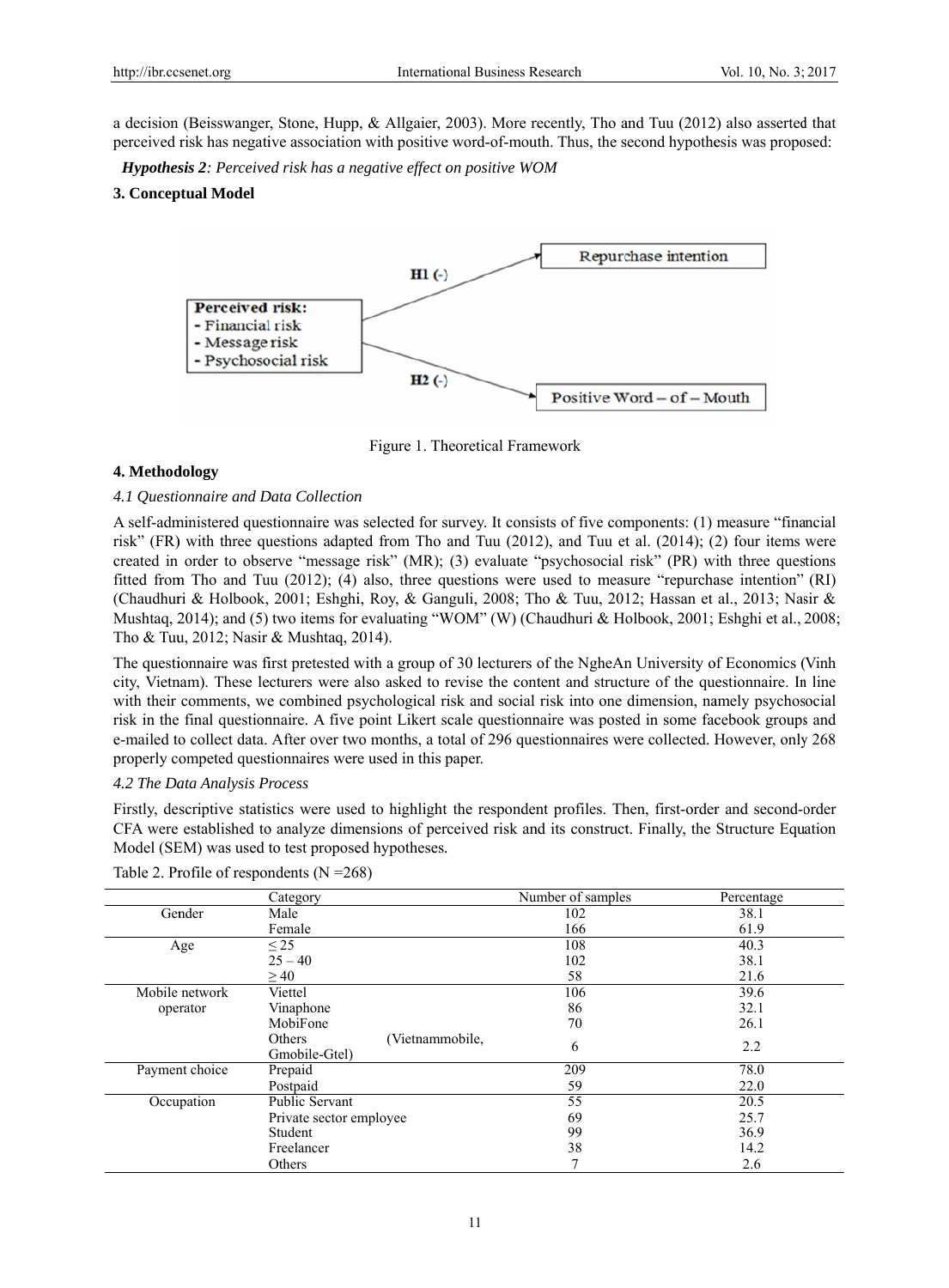# **5. Analysis and Results**

## *5.1 Respondent Profiles*

As shown in the demographic profile (table 2), the survey is dominated by females (61.9%). The table also indicates that the majority of respondents (39.6%) are using service provided by Viettel. The runner-up is Vinaphone (32.1%), followed by MobiFone (26.1%). Only 2.2% of the sample use Vietnammobile and Gmobile (Gtel). Most respondents (78%) consume prepaid cards while only 22% choose monthly bills. *5.2 First and Second-order CFA for Perceived Risk*

First-order CFA was applied to test how well measured variables represent in the dimensions (financial risk, message risk, psychosocial risk). According to Malhotra (2004), the value of coefficient alpha falls below 0.6 is considered weak in reliability, while it falls into the range of 0.6-0.8 is recognized moderate strong, and the range of 0.8-1.0 is acknowledged very strong in reliability. In addition, the rule from Clark and Watson (1995) suggested that reliability-related critical value must be at least 0.60 and the values below that value are unacceptable. In order to be better of model and reliability of observable variables, based on Cronbach's alpha and item loading, therefore some items were removed from initial model (MR1, PR3). The results of first-order CFA show in table 3.

Table 3. First-order of perceived risk measurement model

| Scale/items                                                              |                                                           | Item loading | Cronbach's Alpha $(\alpha)$ |
|--------------------------------------------------------------------------|-----------------------------------------------------------|--------------|-----------------------------|
| Financial risk (CR = $0.73$ ; AVE = $0.48$ )                             |                                                           |              | 0.74                        |
| FR1: It is difficult to control my account balance.                      |                                                           | 0.64         | 0.66                        |
| FR2: Sometimes my account balance is deducted without any reason.        |                                                           | 0.77         | 0.65                        |
| FR3: Sometimes there are incorrect charges due to the service provider's |                                                           | 0.66         | 0.66                        |
| mistake                                                                  |                                                           |              |                             |
| Message risk (CR= $0.78$ ; AVE = $0.55$ )                                |                                                           |              | 0.77                        |
| MR1: I often get many unwanted advertising messages on my phone          |                                                           | 0.62         | 0.76                        |
| MR2: I often get many game invitations on my phone                       |                                                           | 0.76         | 0.67                        |
| MR3: I often get many phishing attacks on my phone                       |                                                           | 0.83         | 0.61                        |
| Psychosocial risk (CR=0.78; AVE = $0.64$ )                               |                                                           |              | 0.77                        |
| PR1: My family members do not want me to use this mobile phone network   |                                                           | 0.72         | 0.61                        |
| PR2: I am underestimated when using this mobile network                  |                                                           | 0.87         | 0.66                        |
| Square of correlation                                                    | Financial risk <-> Message risk = $0.27$                  |              |                             |
| $(CORR^2)$ :                                                             | Message risk <-> Psychosocial risk = $0.18$               |              |                             |
|                                                                          | Financial risk <-> Psychosocial risk = $0.26$             |              |                             |
| Model fit indices:                                                       | Chi-square = $35.915$ ; Df = 17; Chi-square/df = $2.07$ ; |              |                             |
|                                                                          | p-value = $0.006$ GFI = $0.967$ ; AGFI = $0.931$ ;        |              |                             |
|                                                                          | $CFI = 0.972$ ; $IFI = 0.972$ ; RMSEA = 0.063             |              |                             |

The table 3 show that item loadings ranged from 0.64 to 0.77 for financial risk, 0.62 to 0.83 for message risk, and 0.72 to 0.87 for psychosocial risk. All of composite or construct reliability (CR) of the measurement constructs are above 0.7 (Straub, 1989). Also, all of the constructs (except financial risk) have the average variance extracted (AVE) values greater than 0.5 (Fornell & Larcker 1981; Hair, Anderson, Tatham, & Black 1998). Cronbach's alpha coefficients for the measures ranged from 0.61 and 0.87. There are evidences that the model provides good fit (Chi-square = 35.915; Degrees of freedom = 17;  $\chi$ 2/df = 2.07; GFI = 0.967; AGFI = 0.931; IFI = 0.972; CFI = 0.972; RMSEA = 0.063).

According to Bagozzi, Li, and Philips (1991), if all factor loadings for traits are statistically significant, convergent validity will be satisfied. As both the fit indices and item loadings of each factor are exceeding the critical value (0.6), which was recommended by Nunnally (1967), it can be said that convergent validity is ensured for the dimensions of perceived risk.

Second-order CFA was employed to specify to what extent the sub-dimensions of perceived risk explain the concept. Results indicate that Financial risk is the most reliable indicator (0.79) followed by message risk (0.66), and psychosocial risk (0.65) (see in table 4).

Table 4. Second-order CFA of perceived risk measurement model

| Structural parameters                                                                        | Factor loading |
|----------------------------------------------------------------------------------------------|----------------|
| Perceived risk $\rightarrow$ Financial risk                                                  | 0.79           |
| Perceived risk $\rightarrow$ Message risk                                                    | 0.66           |
| Perceived risk $\rightarrow$ Psychosocial risk                                               | 0.65           |
| Model fit indices: Chi-square = $35.915$ ; Df = 17; Chi-square/df = $2.07$ ; p-value = 0.006 |                |
| GFI = 0.967; AGFI = 0.931; CFI = 0.972; IFI = 0.972; RMSEA = 0.063                           |                |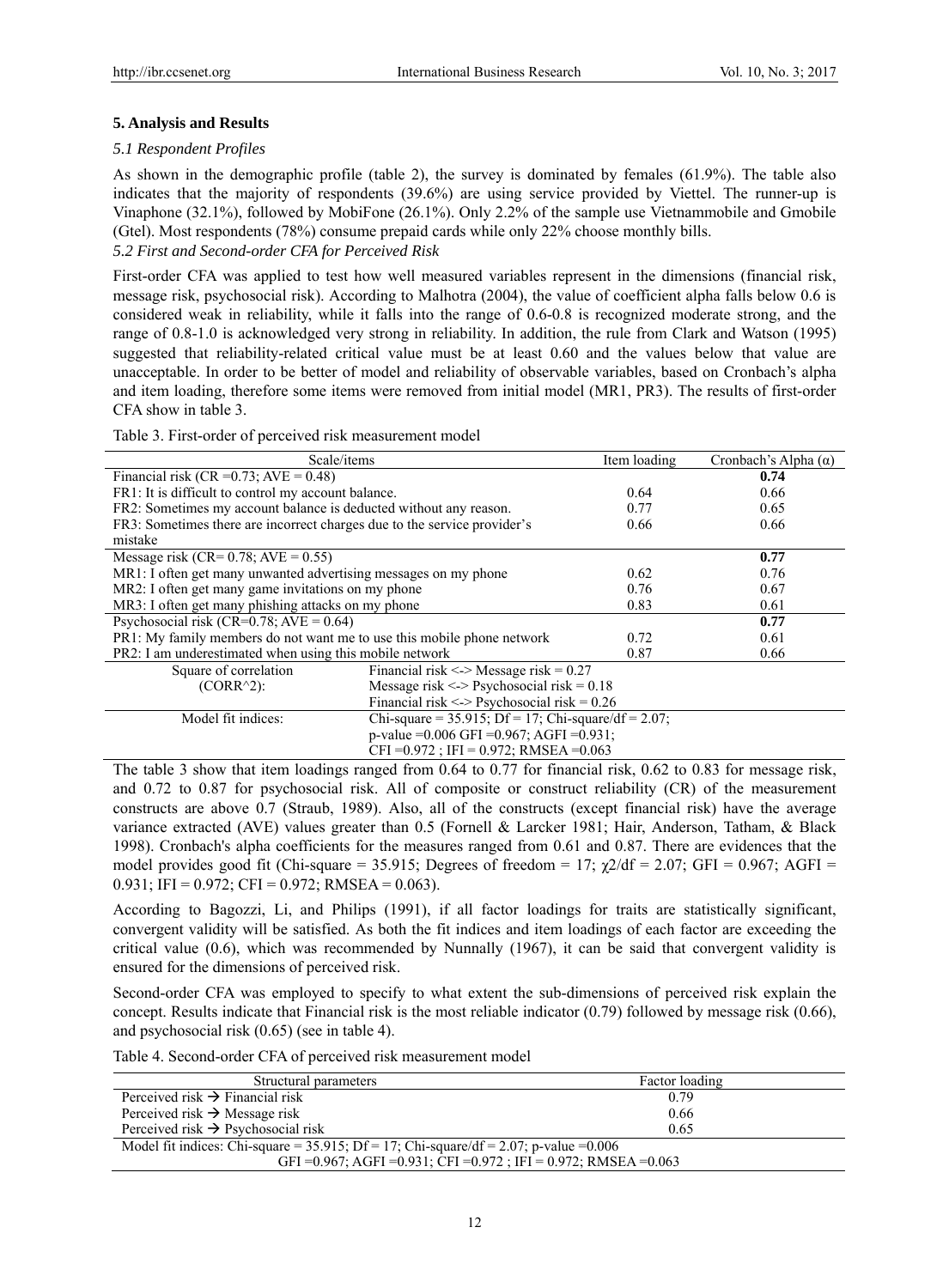# 5.3 Discriminant Validity Test

In order to evaluate the degree to which measures of different concepts are distinct, discriminant validity test is used. The AVE method (average variance extracted method) is used to test discriminant validity. According to Fornell and Larcker (1981), If the average variances extracted (AVE) by the correlated latent variables is greater than the square of the correlation (CORR^2) between the latent variables then discriminant validity satisfies. The results (see table 5) indicate that two pair of constructs (Perceived risk & Repurchase intention and Repurchase intention & WOM) satisfy with the discriminant validity. However, the CORR  $\gamma$ 2 (WOM spread and Perceived risk: 0.53) is greater than the AVE of Perceived risk  $(0.51)$  and smaller than the AVE of WOM  $(0.81)$ . Thus, AVE method fails to check the discriminant validity between two constructs of "Perceived risk" and "WOM". Therefore, it is necessary to find other alternative method.

Table 5. Confirmation Factor Analysis for Convergent and Discriminant Validity

| AVE/CORR^2                                                                                 | $\alpha$ | Construct<br>reliability<br>(CR) | Perceived risk | Repurchase<br>intention | <b>WOM</b> |
|--------------------------------------------------------------------------------------------|----------|----------------------------------|----------------|-------------------------|------------|
| 1. Perceived risk                                                                          | 0.795    | 0.74                             | 0.51           |                         |            |
| 2. Repurchase intention                                                                    | 0.846    | 0.85                             | 0.25           | 0.74                    |            |
| 3. WOM                                                                                     | 0.879    | 0.66                             | 0.53           | 0.38                    | 0.81       |
| Model fit indices: Chi-square = $90.553$ ; Df = 48; Chi-square/df = 1.887; p-value = 0.000 |          |                                  |                |                         |            |
| GFI = $0.947$ ; AGFI = $0.914$ ; CFI = $0.968$ ; IFI = $0.969$ ; RMSEA = $0.58$            |          |                                  |                |                         |            |

One of the alternative methods to check discriminant validity was recommended by Bagozzi et al. (1991), using Chi-square different test. Accordingly, chi-square differences between Model 1, where correlation fixed at 1, and Model 2, where correlations were free. If chi-square of two models is different, it means that the discriminant validity was satisfied between two constructs. The results of Chi-square difference test of two constructs (Perceived risk and WOM) are presented in table 6:

Table 6. The result of Chi-square differences test

| Model                             | Chi-square | DF  | P-value |
|-----------------------------------|------------|-----|---------|
| Model 1 (Correlations fixed at 1) | 430.292    | ے ر | $***$   |
| Model 2 (Correlations free)       | 67.252     |     | $***$   |
| Difference of Chi-square          | 363.04     |     |         |
| Difference of DF                  |            |     |         |

*Note:* \*\*\* significant at 1% level

The results show that chi-square value of the fixed model (model 1) was higher than the unconstrained one (model 2). The Chi-square difference test result was significant (P-value  $\leq 0.01$ ), therefore, two constructs of "Perceived risk" and "WOM" satisfy with the discriminant validity.

## 5.4 Hypothesis Test

The structural equation model was employed to test hypotheses of research. The results are shown in figure 2 below:



Figure 2. Results of structural modeling analysis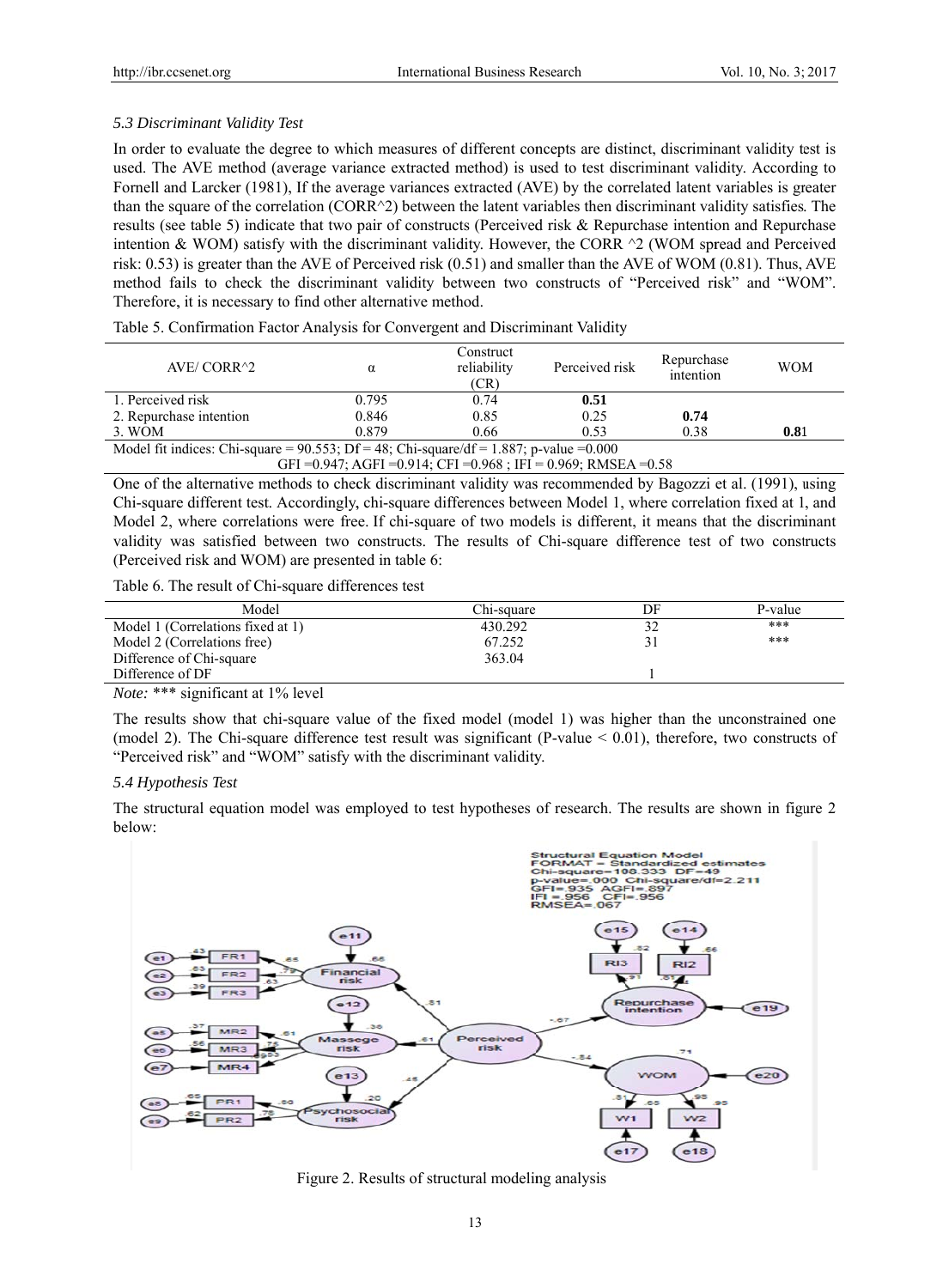#### Table 7. Results of hypothesis test

| <b>Hypothesized path</b>                                                             | <b>Standard</b><br><b>Estimates</b> | t-value  | Sig.  | <b>Result</b> |  |
|--------------------------------------------------------------------------------------|-------------------------------------|----------|-------|---------------|--|
| H1: Perceived risk $\rightarrow$ Repurchase intention                                | $-0.67$                             | $-7.128$ | $***$ | Accepted      |  |
| H2: Perceived risk $\rightarrow$ WOM spread                                          | $-0.84$                             | $-8109$  | ***   | Accepted      |  |
| <i>Model fit indices:</i> Chi-square = $108.333$ ; DF= 49; Chi-square/df = $2.211$ ; |                                     |          |       |               |  |
| P-value=0.000; GFI = 0.935; AGFI = 0.897; IFI=0.956, CFI = 0.956; RMSEA = 0.67       |                                     |          |       |               |  |

*Note:* \*\*\* Significant at 1% level

The results in table 7 indicate that the hypothesis H1 and H2 are accepted. It means that perceived risk has a negative effect on repurchase intention and positive WOM.

## **6. Discussion and Conclusion**

According to Yanamandram and White (2006), in order to assess the model, "reliance on the chi-square test as the sole measure of fit in a structural equation model is not recommended due to its sensitivity to sample size", especially for cases in which the sample size exceeds 200 respondents (Hair et al., 1998; Tabachnick & Fidell, 1996).

Therefore, some alternative stand-alone fit indices which are less sensitive to sample size will be used in order to assess the overall model fit. These indices include the Normed chi-square or chi-square /df, the Comparative Fit Index (CFI), the Incremental Fit Index (IFI), the Goodness-of-Fit (GFI), and the Adjusted goodness-of-fit index (AGFI) (Bagozzi & Yi, 1988; Byrne, 2010; Hair et al., 1998; Joreskog & Sorbom, 1993). The rule of thumb: Chi-square divided by degree of freedom (normed chi-square) should be less than 3 (Carmine & McIver, 1981; Kline, 2005); however, Joreskog and Sorbom (1993) suggested that it should be less than or equal 2 to have an acceptable level of model fit. A value of GFI, IFI, CFI at least 0.90 was required to accept a model (Bagozzi  $\&$ Yi, 1988; Bollen, 1989; Joreskog & Sorbom, 1993; Hair et al., 1998), while a value of at least 0.95 was required to ensure a good level of model fit (Hox, 2002; Hooper, Couhlan, & Mullen, 2008). The value of AGFI should exceed 0.8 (Joreskog & Sorbom, 1993).

Another approach for assessing how well a model fits the data, in order to accept it, by using the value of RMSEA (Root Mean Square Error of Approximation) (Joreskog & Sorbom, 1993; Yanamandram & White, 2006). Some researchers claimed that RMSEA need to be less than 0.08 (Steiger, 1990; MacCallum, Browne, Sugawara, 1996; McQuitty, 2004), some others recommended that it should be below 0.07 (Bollen, 1989; Steiger, 2007; Hoop, Couhlan, & Mullen, 2008). However, Hu and Bentler (1999) suggested that RMSEA should be less than 0.06, while Schumaker and Lomax (2004) propounded that there is a good model if RMSEA is less than or equal to 0.05. Thus, it is safe to say that a value between 0.05 and 0.08 is indicative of acceptable model fit (Yanamandram & White, 2006). The results of model fit indices (see Figure 2) indicate that the model proposed in this study has an acceptable fit to data.

The results of structural equation modeling analysis indicate that perceived risk in the Vietnam's mobile telecommunication market has a significant and negative effect on repurchase intention. Thus, proposed hypothesis H1 is accepted. This finding is consistent with previous researches in other industries (Schiffman & Kanuk, 2010; Tho & Tuu, 2012; Zhang et al., 2012), which have shown that once customers sense more perceived risk from a product or service, they would not intend to purchase again. In other words, the more risk consumers perceive, the less likely they will make a purchase or have intention of repurchasing products or services.

Contrary to the first time finding from a study conducted by Lin and Fang (2006), this research examined the relationship between perceived risk and word-of-mouth resulted in a different finding. As hypothesis H2 is supported, it confirms that people will avoid spreading positive word-of-mouth when a product or service is perceived under risky circumstances. It is consistent with Tho and Tuu (2012), when perceived risk towards services increases, customers tend to close their positive WOM, and they will probably spread negative WOM instead.

There are some reasons to explain why perceived risk only consists of three dimensions in this study. First, in the pilot phase, four dimensions were taken into consideration, namely financial risk, message risk, psychological risk and social risk. However, most pilot survey participants suggested that given their high interaction, psychological risk and social risk should be combined in order to better reflect consumer behavior in this industry. Second, this study conducted in Vietnam where the market structure of mobile telecommunication service is not stable yet. In addition, a legal framework for the market has been inefficient until now. Cell phone users, therefore, have often received spam messages such as unexpected advertisements, game invitations and phishing attacks in recent years. Besides that, Vietnamese subscribers have sometimes complained about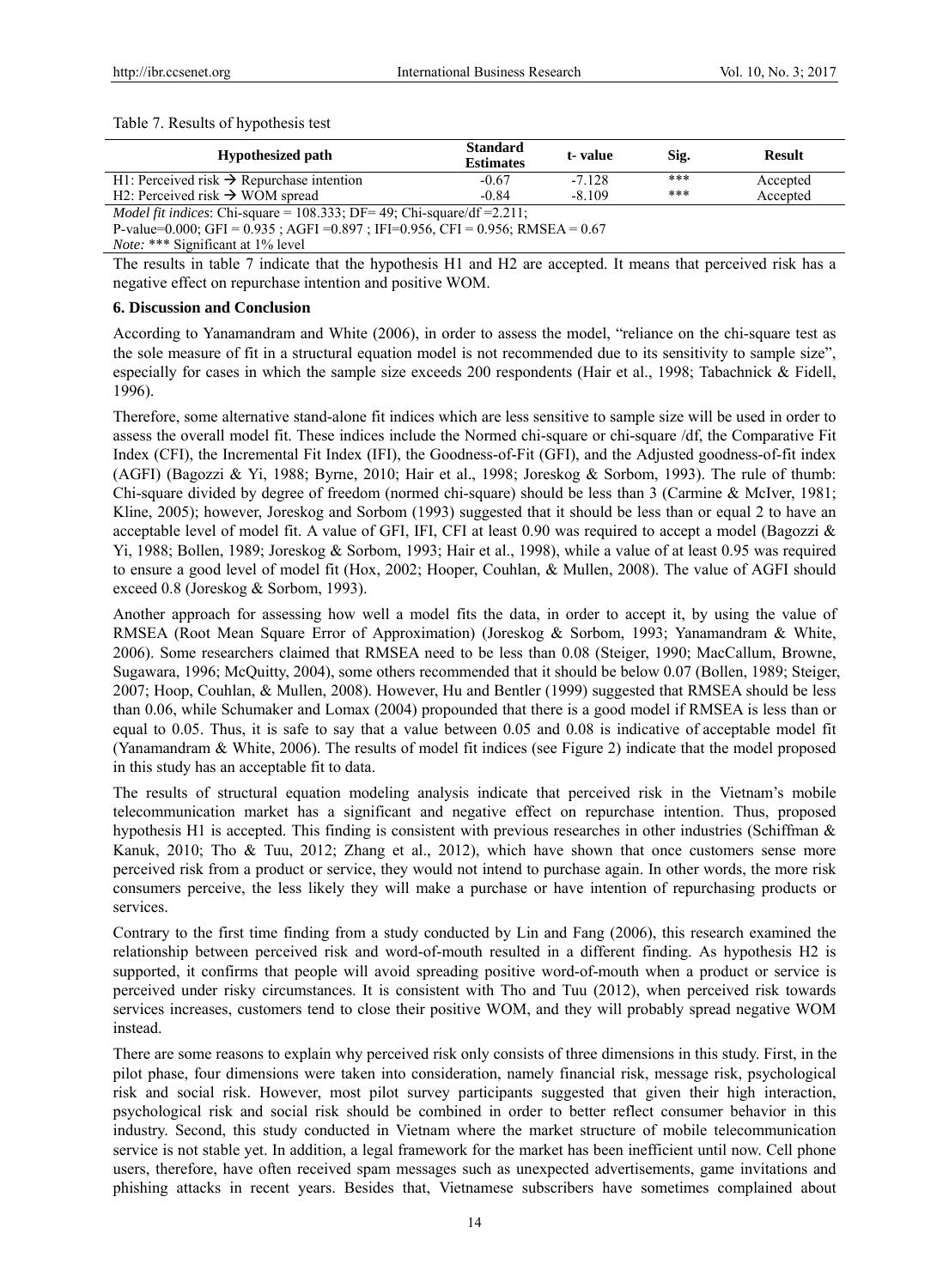inexplicable or inaccurate deductions from their account balance. It means that subscribers have suffered from several kinds of financial problems, namely financial risk in this paper.

In conclusion, the purpose of this study is to examine the effect of perceived risk of existing customers on their repurchase intention (intention of using cell phone network over the long term) as well as on their intention of spreading positive word-of-mouth in the field of mobile telecommunication market of Vietnam. To do this, a framework was built with two hypotheses which propose the relationships between these constructs. First-order and second-order CFA were established to analyze and confirm dimensions of perceived risk and its construct. After doing this, the structure equation model was employed to test proposed hypotheses. As a result, the findings show that two hypotheses were supported. The findings in this study brought out evidences, both on scientific aspect as well as practical side, to suggest that it would be more profitable for any cellular network service provider in Vietnam when finding out effective policies and strategies to meet customer's need in this intensely competitive environment.

Indeed, Vietnamese's highly saturated mobile telecommunications market is a challenge for its mobile services providers. It is essential for them to fully understand the degree of consumers' perceived risk that impacts on their subscriber's intention of spreading positive word-of-mouth and intention of using mobile network over the long term. The better strategy for the mobile service operators is that they have to not only maintain high service quality but also eliminate any factor which increases consumer's perceived risk level. The more effective policy the cell network providers make to reduce the level of consumer's risky perception, the more profit they can get from their customer.

#### **7. Limitation and Future Research Direction**

Similar to the other studies, this research has a few limitations. First, given the fact that the survey covered only volunteers, our research team observed that most respondents were young (U40) and female. This issue might affect the representative sample even though the questionnaire was completed directly by consumers. In order to reduce this problem, both online survey and traditional survey should be carried out in next research studies. Second, in order to focus on consumer's perceived risk, this study did not take into account some main components of service quality that may affect more on behavioral intention. Therefore, it could be argued that its practical contributions are limited in general. In addition, some other factors also need to be examined in future researches, such as customer trust, customer familiarity, advertising, etc. All these factors need to be structurally analyzed for their influence on repurchase intention and word-of-mouth. It can be expected that the newly developed model will lead to more complete findings and greater practical signification.

#### **Acknowledgments**

The authors would like to thank for editor, editorial assistant, and anonymous reviewers' valuable comments and constructive suggestions. The authors are responsible for any remaining error in this article.

## **References**

- Ahmad, J., Husain, M., & Rajput, A. (2015). Customer loyalty framework of telecommunication service market. *International Journal of Managing value and Supply chains (IJMVSC), 6*(1), 69-78. Retrieved from https://doi.org/10.5121/ijmvsc.2015.6106
- Alamsyah, D. P., & Angliawati, R. Y. (2015). Buying behavior of organic vegetables product: the effects of perceptions of quality and risk. *International journal of scientific and technology research, 4*(12), 28-36. Retrieved from

http://www.ijstr.org/final-print/dec2015/Buying-Behavior-Of-Organic-Vegetables-Product-The-Effects-Of-P erceptions-Of-Quality-And-Risk-.pdf

- Almossawi, M. M. (2012). Customer satisfaction in the mobile telecom industry in Bahrain: Antecedents and consequences. *International Journal of Marketing Studies, 4*(6), 139-156. Retrieved from https://doi.org/10.5539/ijms.v4n6p139
- Ansari, A., & Riasi, A. (2016). Modelling and evaluating customer loyalty using neural networks. Evidence from startup insurance companies. *Future Business Journal*, *2*(1), 15-30. http://dx.doi.org/10.1016/j.fbj.2016.04.001
- Arslan, Y., Gec<sub>s</sub>ti, F., & Zengin, H. (2013). Examining perceived risk and its influence on attitudes: A study on private label consumers in Turkey. *Asia Social Science, 9*(4), 158-166. Retrieved from https://doi.org/10.5539/ass.v9n4p158
- Aydin, A., & Ozer, G. (2005). The analysis of antecedents of customer loyalty in the Turkish mobile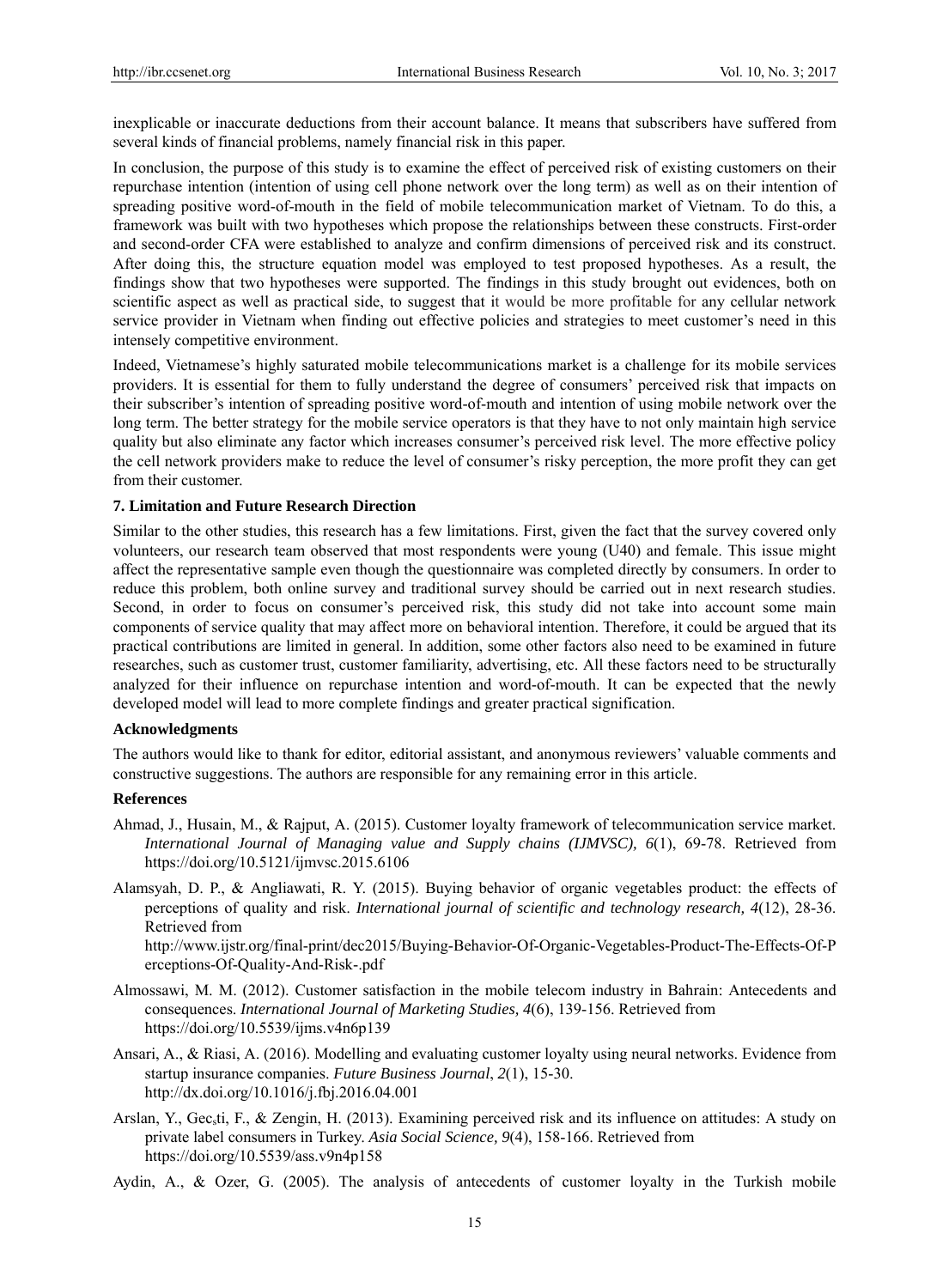telecommunication market. *European Journal of Marketing, 39(*7/8), 910-925. http://dx.doi.org/10.1108/03090560510601833

- Bayraktar, E., Tatoglu, E., Turkyilmaz, A., & Zaim, S. (2012). Measuring the efficiency of customer satisfaction and loyalty for mobile phone brands with DEA. *Expert Systems with Applications, 39,* 99-106. http://dx.doi.org/10.1016/j.eswa.2011.06.041
- Bagozzi, R. P., & Yi, Y. (1988). On the Evaluation of Structural Equation Models. *Journal of the Academy of Marketing Science, 16*(1), 74-94. http://dx.doi.org/10.1007/BF02723327
- Bagozzi, R. P., Li, Y., & Philips, L. W. (1991). Assessing construct validity in organizational research. *Administrative Science Quarterly, 36*(3), 421-458. http://dx.doi.org/10.2307/2393203
- Beisswanger, A. H., Stone, E. R., Hupp, J. M., & Allgaier, L. (2003). Risk taking in relationships: Differences in deciding for oneself versus for a friend. *Basic & Applied Social Psychology, 25*(2), 121-135. http://dx.doi.org/10.1207/S15324834BASP2502\_3
- Beneke, J., Greene, A., Lok, I., & Mallett, K. (2012). The influence of perceived risk on purchase intent: the case of premium grocery private label brands in South Africa. *Journal of Product & Brand Management, 21*(1), 4-14. http://dx.doi.org/10.1108/10610421211203060
- Bollen, K. A. (1989). *Structural Equations with Latent Variables*, New York: Wiley. https://doi.org/10.1002/9781118619179
- Byrne, B. M. (2010). *Structural equation modeling with Amos: Basic concepts, applications, and programming* (2nd ed.). New York, NY: Taylor and Francis Group.
- Carmen, P. C. (2007). Perceived risk on goods and service purchases. *EsicMarket, 129,* 183-199. Retrieved from http://www.esic.edu/documentos/revistas/esicmk/080114\_153323\_I.pdf
- Carmines, E. G., & McIver, J. P. (1981). *Analyzing Models with Unobserved Variables*. In G.W. Bohrnstedt & E. F. Borgatta (Eds.), Social Measurement: Current Issues, Beverly Hills, CA: Sage.
- Clark, L. A., & Watson, D. (1995). Constructing validity: Basic issues in objective scale development. *Psychological Assessment, 7*(3), 309-319. http://dx.doi.org/10.1037/1040-3590.7.3.309
- Chaudhuri, A., & Holbrook, M. B. (2001). The chain of effects from brand trust and brand affect to brand performance: the role of brand loyalty. *Journal of Marketing, 65*(2), 81-93. Retrieved from https://doi.org/10.1509/jmkg.65.2.81.18255
- Cheng, S. I. (2011). Comparisons of competing models between attitudinal loyalty and behavioral loyalty. *International Journal of Business and Social Science, 2*(10), 149-166. Retrieved from http://ijbssnet.com/journals/Vol. 2 No. 14; July 2011/18.pdf
- Cox, D. F., & Rich, S. U. (1964). Perceived risk and consumer decision making-the case of telephone shopping. *Journal of Market Research, 1*(4), 32-39. http://dx.doi.org/10.2307/3150375
- Eshghi, A., Roy, S. K., & Ganguli, S. (2008). Service quality and customer satisfaction: An empirical investigation in Indian Mobile telecommunications services. *Marketing Management Journal, 18*(2), 119-114. Retrieved from http://www.mmaglobal.org/publications/MMJ/MMJ-Issues/2008-Fall/MMJ-2008-Fall-Vol18-Issue2-Eshghi -Roy-Ganguli-pp119-144.pdf
- Fornell, C., & Larcker, D. F. (1981). Evaluating structural equation models with unobservable variables and measurement error. *Journal of Marketing Research, 18*(1), 39-50. http://dx.doi.org/10.2307/3151312
- Fornell, C. (1992). A national customer satisfaction barometer: The Swedish experience. *Journal of Marketing*, *56*, 6-21. http://dx.doi.org/10.2307/1252129
- Hair, J. F., Anderson, R. E., Tatham, R. L., & Black, W. C. (1998). *Multivariate Data Analysis*. Prentice Hall, New Jersey
- Hafeez, S., & Hasnu, S. (2010). Customer satisfaction for Cellular phones in Pakistant: A case study of Mobilink. *Business and Economics Research Journal, 1*(3), 35-44. Retrieved from http://www.berjournal.com/customer-satisfaction-for-cellular-phones-in-pakistan-a-case-study-of-mobilink
- Hassan, M., Hassan, S., Nawaz, M. S., & Aksel, I. (2013). Measurement customer satisfaction and loyalty through service fairness, service quality and price fairness perception: an empirical study of Pakistan Mobile telecommunication sector. *Aci.Int (Lahore), 25*(4), 971-980. Retrieved from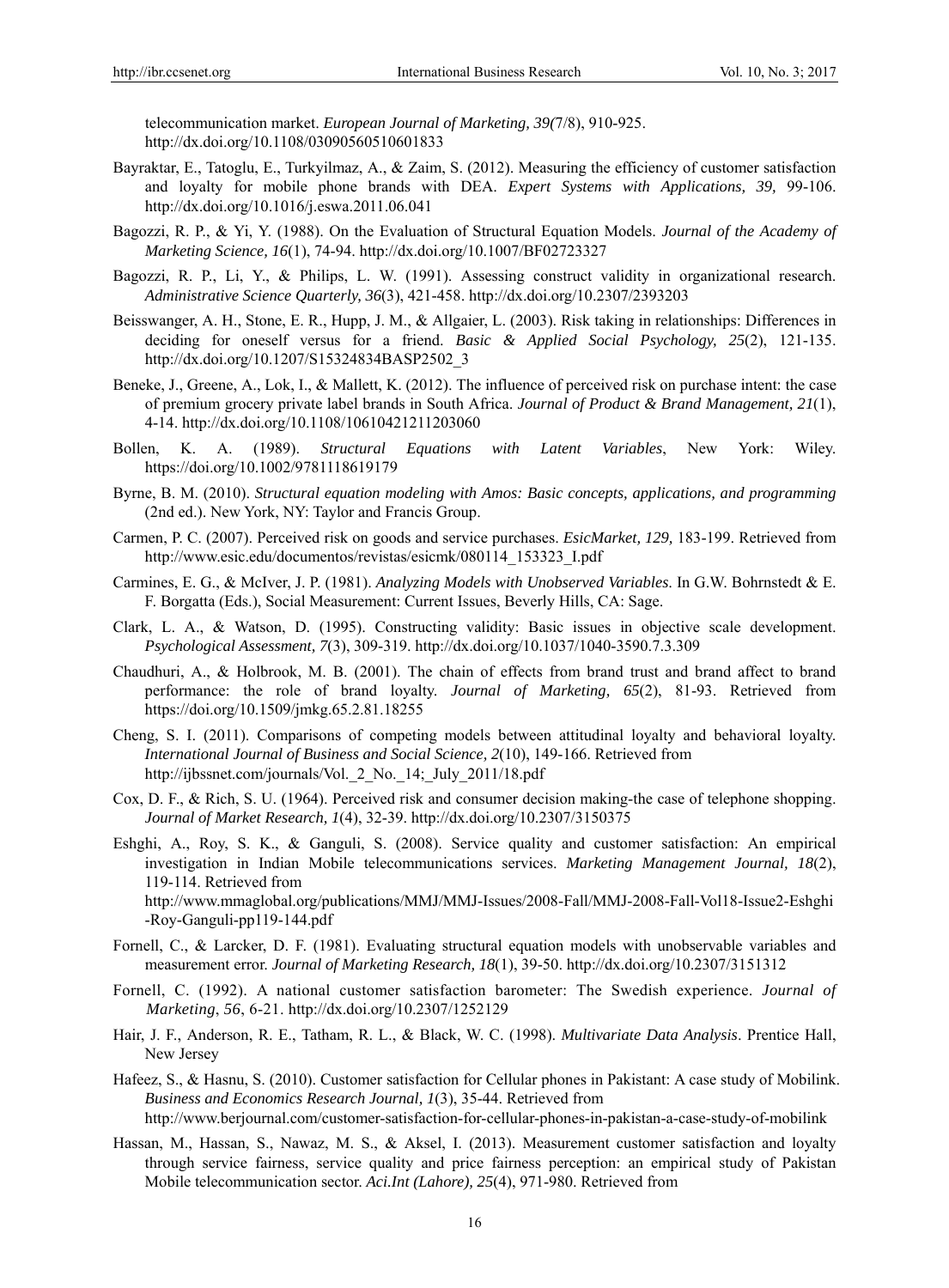http://www.sci-int.com/pdf/204359195453--971-980--masood%20&%20Saad%20final.pdf

- Hellier, P. K., Geursen, G. M., Carr, R. A., & Rickard, J. A. (2003). Customer repurchase intention: A general structural equation model. *European Journal of Marketing, 37*(11/12), 1762-1800. https://doi.org/10.1108/03090560310495456
- Hu, L. T., & Bentler, P. M. (1999). Cutoff Criteria for Fit Indexes in Covariance Structure Analysis: Conventional Criteria versus New Alternatives. *Structural Equation Modeling, 6*(1), 1-55. http://dx.doi.org/10.1080/10705519909540118
- Hume, M., Mort, G. S., & Winzar, H. (2007). Exploring repurchase intention in a performing arts context: Who comes? And why do they come back? *International Journal of Nonprofit and Voluntary Sector Marketing, 12*(2), 135-148. http://dx.doi.org/10.1002/nvsm.284
- Hooper, D., Coughlan, J., & Mullen, M. R., (2008). Structural Equation Modelling: Guidelines for Determining Model Fit. *The Electronic Journal of Business Research Methods, 6*(1), 53-60. Retrieved from http://arrow.dit.ie/cgi/viewcontent.cgi?article=1001&context=buschmanart
- Hox, J. J. (2002). An introduction to Structural Equation Modeling. *Family Science Review, 11,* 354-373. Retrieved from http://joophox.net/publist/semfamre.pdf
- Ishaqa, M. I. (2012). Perceived value, Service quality, corporate image and customer loyalty: Emperical assessment from Pakistan. *Serbian Journal of Management, 7*(1), 25-36. Retrieved from https://doi.org/10.5937/sjm1201025I
- Jacoby, J., & Kaplan, L. B. (1972). The Components of Perceived Risk. *Paper presented at the Third Annual Convention of the Association for Consumer Research*, 382-393. Retrieved from http://www.acrwebsite.org/search/view-conference-proceedings.aspx?Id=12016
- Jallow, M. (2013). Customer Satisfaction in Taipei Mobile Phone Sector. *African Journal of Business Management, 7*(6), 272-380. http://dx.doi.org/10.5897/AJBM10.623
- Joreskog, K. G., & Sorbom, D., (1993). *LISREL 8: Structural equation modeling with the SIMPLIS command language*. Chicago: Scientific Software International.
- Jones, T. O., & Sasser W. E. (1995). Why Satisfied Customers Defect. *Harvard Business Review,* (Nov-Dec), 88-99. http://dx.doi.org/10.1061/(ASCE)0742-597X(1996)12:6(11.2)
- Jones, T., & Taylor, S. F. (2007). The conceptual domain of service loyalty: how many dimensions? *Journal of Services Marketing, 21*(1), 36-51. http://dx.doi.org/10.1108/08876040710726284
- Kline, R. B. (2005), *Principles and Practice of Structural Equation Modeling* (2<sup>nd</sup> ed.). New York: The Guilford Press.
- Khan, S. A, Ramzan, N., Shoaib, M., & Mohyuddin, A. (2015). Impact of Word of Mouth on consumer purchase intention. *Sci.Int. (Lahore), 27*(1), 479-482. Retrieved from http://www.sci-int.com/pdf/1812633232479-482--Saba%20Anwar%20Khan--SS--CO-ZEESHAN--.pdf
- Khalid, S., Ahmed, M. A., & Ahmad, Z. (2013). Word of Mouth communications: A powerful contributor to Consumers Decision –making in Healthcare Market. *International Journal of Business and Management Invention, 2*(5), 55-64. Retrieved from http://www.ijbmi.org/papers/Vol(2)5/version-2/I255564.pdf
- Kim, M. K., Park, M. C., & Jeong, D. H. (2004). The effects of customer satisfaction and switching barrier on customer loyalty in Korean mobile telecommunication services. *Telecommunications policy, 28,* 145-159. http://dx.doi.org/10.1016/j.telpol.2003.12.003
- Lampert, S. I., & Rosenberg, L. J. (1975). Word of mouth activity as information search: A reappraisal. *Journal of the Academy of Marketing Science, 3*(4), 337-354. http://dx.doi.org/10.1007/BF02729294
- Lee, R., & Murphy, J. (2008). The moderating influence of enjoyment on customer loyalty. *Australasian Marketing Journal, 16*(2), pp. 11-21. http://dx.doi.org/10.1016/S1441-3582(08)70011-9
- Lee, J., Lee, J., & Feick, L. (2001). The impact of switching cost on the customer satisfaction-loyalty link; mobile phone service in France. *Journal of Service Marketing, 15*(1), 35-48. http://dx.doi.org/10.1108/08876040110381463
- Lin, T. M. Y., & Fang, C. H. (2006). The effects of perceived risk on the word –of –mouth communication dyad. *Social behavior and personality, 34*(10), 1207-1216. http://dx.doi.org/10.2224/sbp.2006.34.10.1207
- Liu, C. T., Guo, Y. M., & Lee, C. H. (2011). The effects of relationship quality and switching barriers on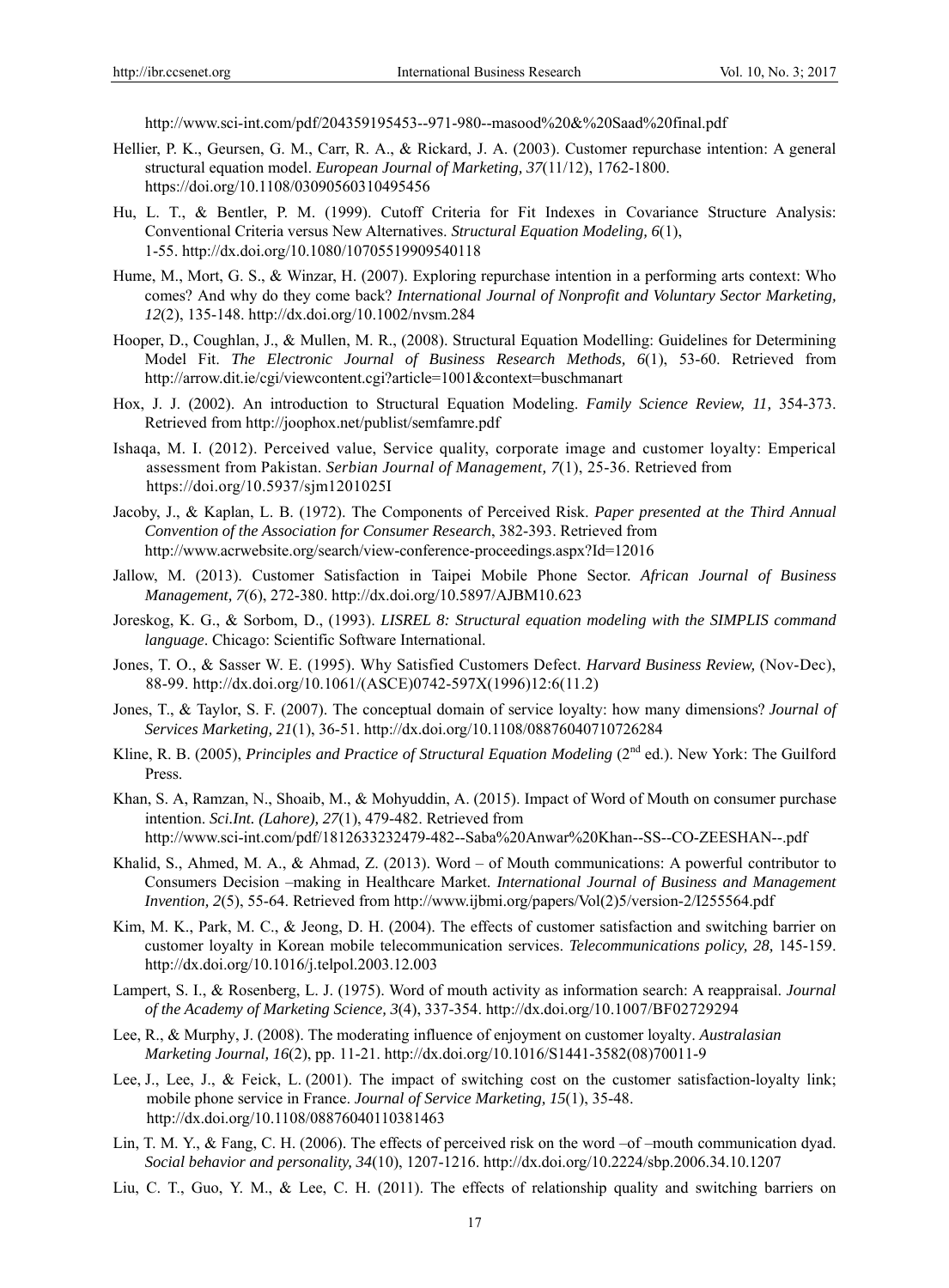customer loyalty. *International Journal of Information management, 31,* 71-79. http://dx.doi.org/10.1016/j.ijinfomgt.2010.05.008

- MacCallum, R. C., Browne, M. W., & Sugawara, H. M. (1996). Power Analysis and Determination of Sample Size for Covariance Structure Modeling. *Psychological Methods, 1*(2), 130-149. Retrieved from http://ww.w.statpower.net/Content/312/Handout/MacCallumBrowneSugawara96.pdf
- Mason, R. (2008). Word of mouth as a promotional tool for turbulent markets. *Journal of Marketing Communications, 14*(3), 207-224. http://dx.doi.org/10.1080/13527260701754258
- Malhotra, N. K. (2004). *Marketing Research: An Applied Orientation* (4th Ed.). Pearson Education, Inc., New Jersey.
- Maisam, S., & Mahsa, R. D. (2016). Positive Word-of –Mouth Marketing: Explaining the role of value congruity and brand love. *Journal of Competitiveness, 8*(1), 19-27. http://dx.doi.org/10.7441/joc.2016.01.02
- McQuitty, S. (2004). Statistical power and structural equation models in business research. *Journal of Business Research, 57*(2), 175-183. http://dx.doi.org/10.1016/S0148-2963(01)00301-0
- Ministry of Information & Communications. (2016). *Vietnam had signed up over 128.3 million mobile subscribers*. Retrieved from

http://ictnews.vn/vien-thong/viet-nam-hien-co-hon-128-3-trieu-thue-bao-dien-thoai-di-dong-142931.ict

- Mitchell, V. W. (1999). Consumer perceived risk: conceptualisations and models. *European Journal of Marketing, 33*(1/2), 163-195. http://dx.doi.org/10.1108/03090569910249229
- Nasir, A., & Mushtaq. (2014). Customer loyalty in telecom sector of Pakistan. *Journal of Sociological Research, 5*(1), 449-467. http://dx.doi.org/10.5296/ jsr.v5i1.6575
- Nunnally, J. C. (1967). *Psychometric theory*. New York: McGraw-Hill.
- Oliver, R. L. (1999). Whence customer loyalty? *Journal of Marketing, 63,* 33-44. http://dx.doi.org/10.2307/1252099
- Samad, A. (2014). Examining the impact of perceived service quality demensions on repurchase intentions and word of mouth. *Journal of Business and Management, 16*(1), Ver. III, 37-41. Retrieved from http://iosrjournals.org/iosr-jbm/papers/Vol16-issue1/Version-3/E016133741.pdf
- Schiffman, G. L., & Kanuk, L. L. (2010). *Consumer behavior* (10<sup>th</sup> Ed.). New Jersey: Prentice Hall.
- Schumacker, R. E., & Lomax, R. G. (2004). *A Beginner's Guide to Structural Equation Modeling (2nd Ed)*. Mahwah, NJ: Lawrence Erlbaum Associates.
- Steiger, J. H. (1990). Structural model evaluation and modification: an interval estimation approach. *Multivariate Behavioural Research, 25,* 173-180. http://dx.doi.org/10.1207/s15327906mbr2502\_4
- Steiger, J. H. (2007). Understanding the limitations of global fit assessment in structural equation modeling. *Personality and Individual Differences, 42*(5), 893-898. http://dx.doi.org/10.1016/j.paid.2006.09.017
- Straub, D. W. (1989). Validating instruments in MIS research. *MIS Quarterly, 13*(2), 147-169. http://dx.doi.org/10.2307/248922
- Söderlund, M. (2006). Measuring customer loyalty with multi item scales: A case for caution. *International Journal of Service Industry Management, 17*(1), 76-98. http://dx.doi.org/10.1108/09564230610651598
- Tabachnick, B. G., & Fidell, L. S. (1996). *Using Multivariate Statistics*. Harper Collins, New York.
- Taylor, J. W. (1974). The role of risk in consumer behavior. *Journal of Marketing, 38*(2), 53-60. http://dx.doi.org/10.2307/1250198
- Tuu, H. H, Olsen, S. O., & Linh, P. T. T. (2011). The moderator effects of perceived risk, objective knowledge and certainty in the satisfaction- loyalty relationship. *Journal of Consumer Marketing, 28*(5), 363-375 http://dx.doi.org/10.1108/07363761111150017
- Tho, N. X., & Tuu, H. H. (2012). The effect of destination image and perceived risk on intention of returning and positive WOM: A case study about visitors who visited the beach of Cua Lo, Vietnam. *Economics and Administration Review, 4*(September), 54-59. Retrieved from http://www.ntu.edu.vn/Portals/62/Bai%20bao%20nam%202012/Huy%20Tuu%20&%20Xuan%20Tho.pdf [Vietnamese]
- Vranakis, S., Chatzoglou, P., & Mpaloukas, A. (2012). Customer satisfaction of Greek Mobile phone services.